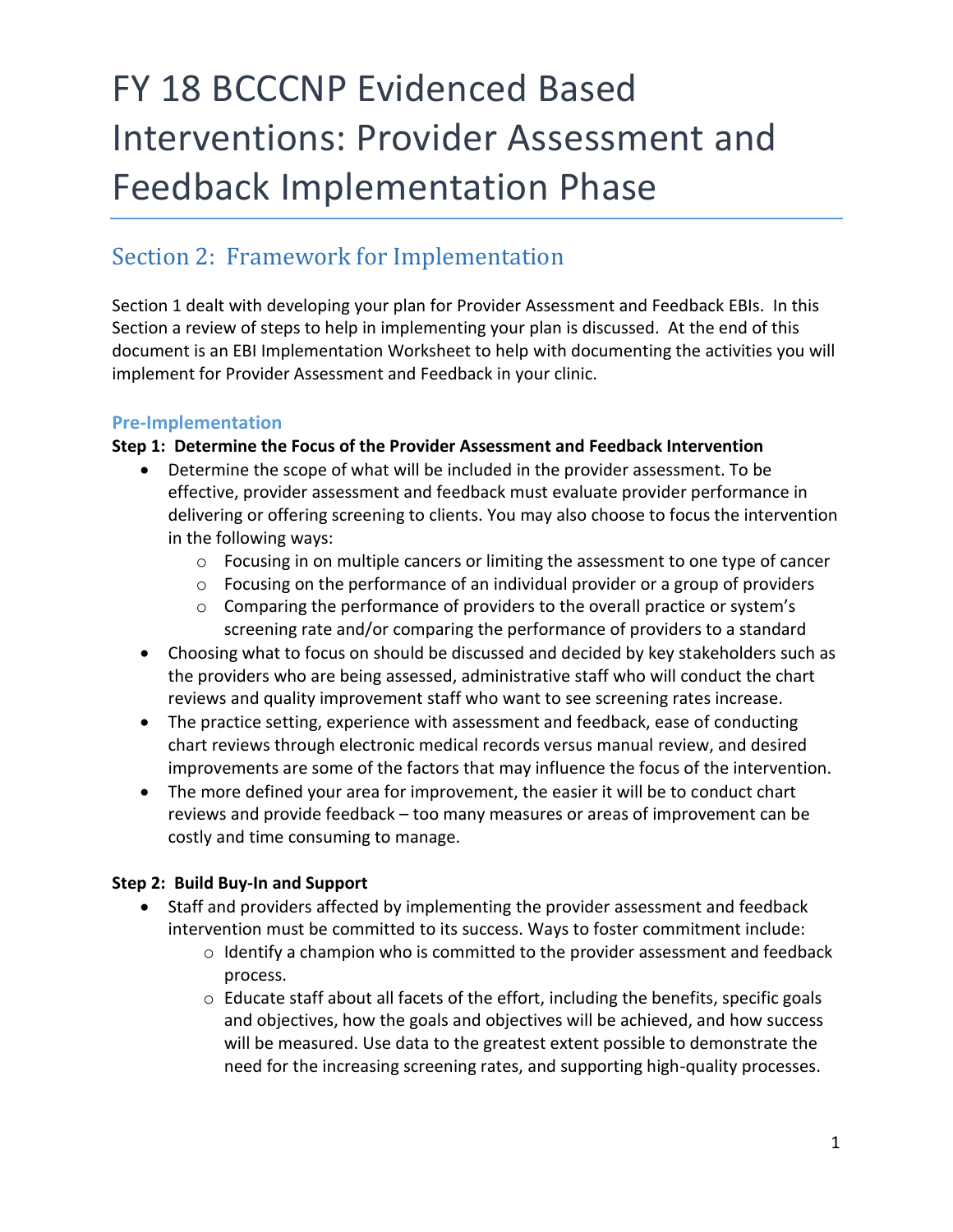$\circ$  Focus on how the implementation process will affect day-to-day activities, so that staff knows what to expect. Solicit input from staff on their concerns about implementation of the intervention and how to minimize its impact.

#### **Step 3: Determine Measures and Review Parameters to Use for the Chart Reviews**

- Define what you will measure based upon the focus of the assessment and feedback you determined in Step 1. Measures must be outlined precisely, with specific guidelines as to what should be counted as a "yes" (criteria met) and what should be counted as a "no" (not met).
	- $\circ$  You will need to decide what counts as a complete screening versus incomplete screening.
- Identify the patient population you will use in the chart reviews. The measure you decide to use for the chart reviews should adhere to national screening guidelines and therefore will likely dictate the age range and screening frequency of the patient population to include in the review.

# **Step 4: Create or Identify Existing Chart Review Tools to Use**

- Working with staff identified to conduct the chart reviews, create or identify existing tools to use in completing the chart reviews.
- The chart review tool should allow you to collect individual patient data in a standard way so that you can combine patient data for group analyses. An electronic spreadsheet will allow for calculation of rates, percentages and other statistical data.
- There are several chart review tools available for adaptation. Please see Appendix A for additional information.

#### **Step 5: Decide How to Give Feedback to Providers**

- Giving feedback includes the following:
	- o Summarizing chart review results
	- $\circ$  Preparing the results for sharing with providers; for example, preparing written documents that summarize results for example showing the baseline standard and the current level in a graphic format
	- o Setting up and conducting a feedback session
- Decide how you will give feedback to providers. Will you have peers providing feedback to one another?
	- $\circ$  Keep in mind this may be sensitive, as some providers do not necessarily want others to have detailed information about their performance.
	- o Peer feedback on cancer screening performance will be more acceptable if the providers are accustomed to providing this type of feedback for other services or who have agreed upon this method during the planning and orientation.
- Will you provide feedback in a group setting or one-to-one and how often will you provide feedback?
	- o For example, will it be one time or multiple times over a set period of time during which audits are collected? When is the best time to provide feedback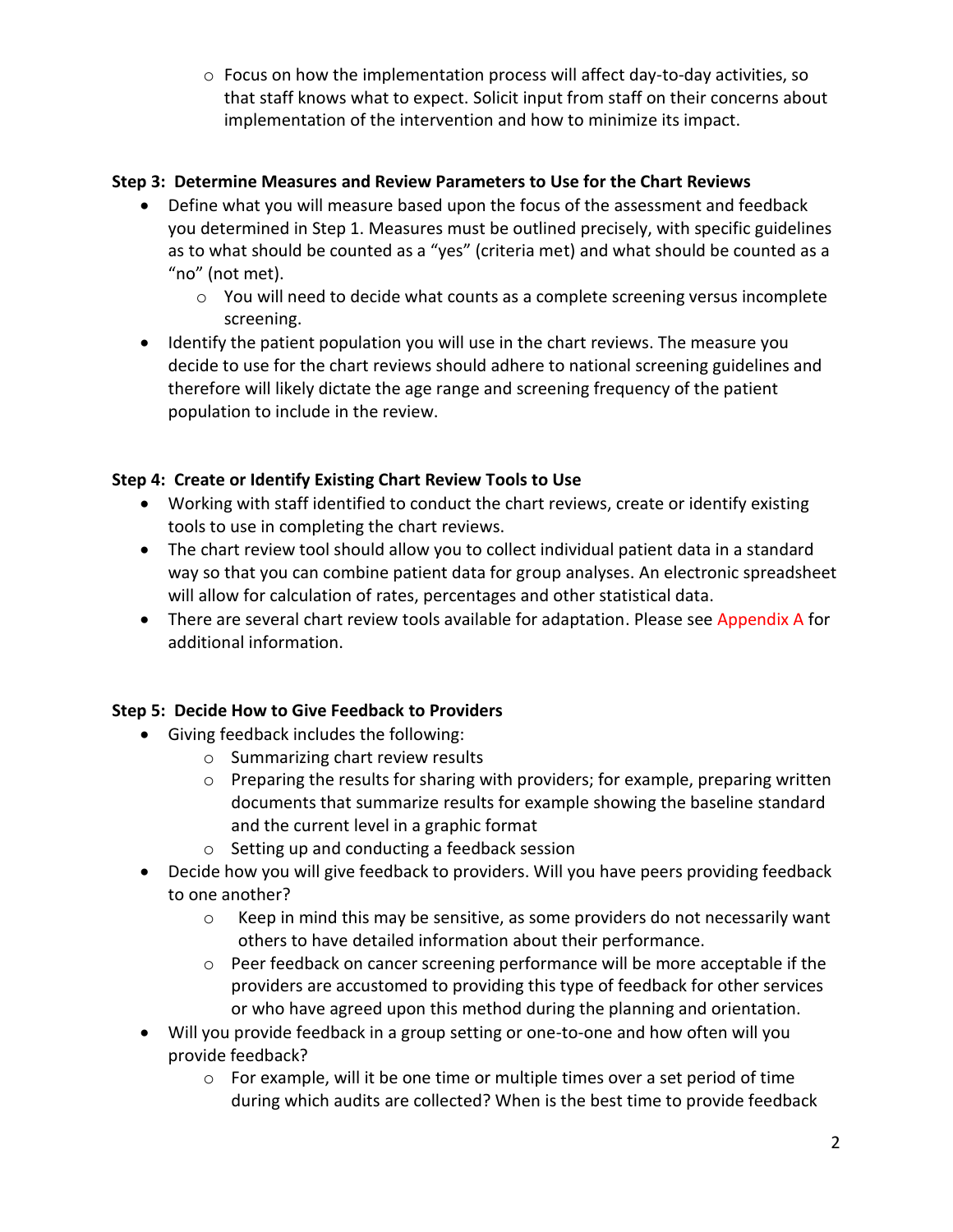(e.g. over lunch, early morning meetings, regular staff meetings, etc.) It is likely that a one-hour in-person feedback session will be needed to adequately present and discuss assessment findings.

# Implementation

#### **Step 1: Conduct Staff and Provider Orientation**

- Share with staff and providers who will be involved in the provider assessment and feedback intervention how the intervention will be conducted.
- This in-person orientation session should include the following:
	- o Review of purpose of the intervention and timeline
	- o Review of chart review tools
	- o Review of how the feedback will be delivered
	- o Review of tools available to providers for improving screening
	- $\circ$  Identify a point person (usually a key stakeholder or champion) as the main resource person to go to with questions, issues and additional information

#### **Step 2: Conduct the Assessment**

- Determine when the chart reviews will begin, and have all the necessary tools and staff in place, as described above.
- Conduct the chart review (manually or electronically) and determine if a patient meets the assessment criteria (e.g. screening was ordered and/or completed).
- Complete the chart review tool (manually or electronically).

#### **Step 3: Provide Feedback**

- Using the method you identified during Step 1, pre-implementation, provide feedback to providers. This may be done in a one-to-one or group session and can occur once or on a regular basis over a period of time.
- Ensure there is adequate time to address provider questions and concerns regarding results. Generally, a one hour session, depending on the context of the deliver (i.e. over lunch, group session without lunch, individual session, etc.) is sufficient.
- During the feedback session, allow time for identifying solutions to improve providers' efforts.

#### Evaluation

#### **Step 1: Monitor Progress during Implementation**

- It is important to monitor how implementation of the provider assessment and feedback intervention is going (process measures) while the intervention is being done.
- Convene those responsible for conducting the assessment on a regular basis (for example, monthly if the assessment is recurring) to ask questions about how the intervention is going, including the ability to complete the chart reviews in a timely manner, accessibility of data, etc.
- If holding a meeting to discuss these issues isn't possible, provide the staff with a simple survey and ask them to record their challenges and issues and have them provide suggestions for solutions.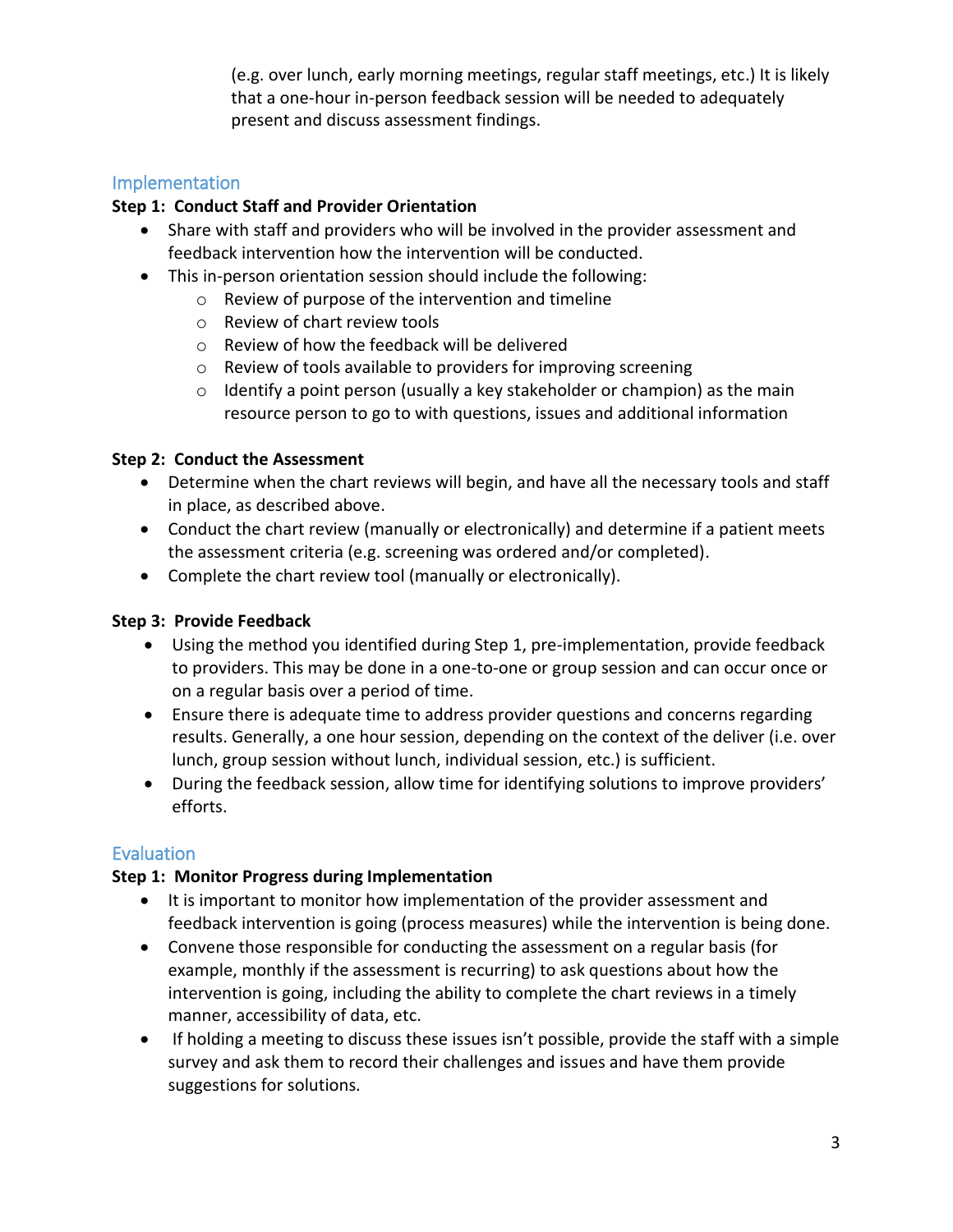- Monitor initial outcomes to see how effective the provider reminder system is. For example, after the provider gives the recommendation for screening, are they following through with getting the screening test completed?
- Specific measures will be dictated by specific cancer screening you are seeking to increase. If results are lagging, sit down with your team and determine what the potential issues may be and look for solutions.
- Also assess the provider feedback process. Simple evaluation questions after the feedback session can help identify challenges, as well as successes. Examples of questions to ask include:
	- $\circ$  Is the data you received about your screening performance presented in a way that is understandable and helpful? How could it be presented in a more useful way?
	- o Do you have unanswered questions about the feedback? If so, what are they?
	- o Was the information about how to increase screening rates helpful? Is there other information or tools you need to help increase screening among your patients?

# Implementation Worksheet

Complete the following worksheet, based on the implementation framework steps above, to determine what you have and what you need to implement provider assessment and feedback in your practice.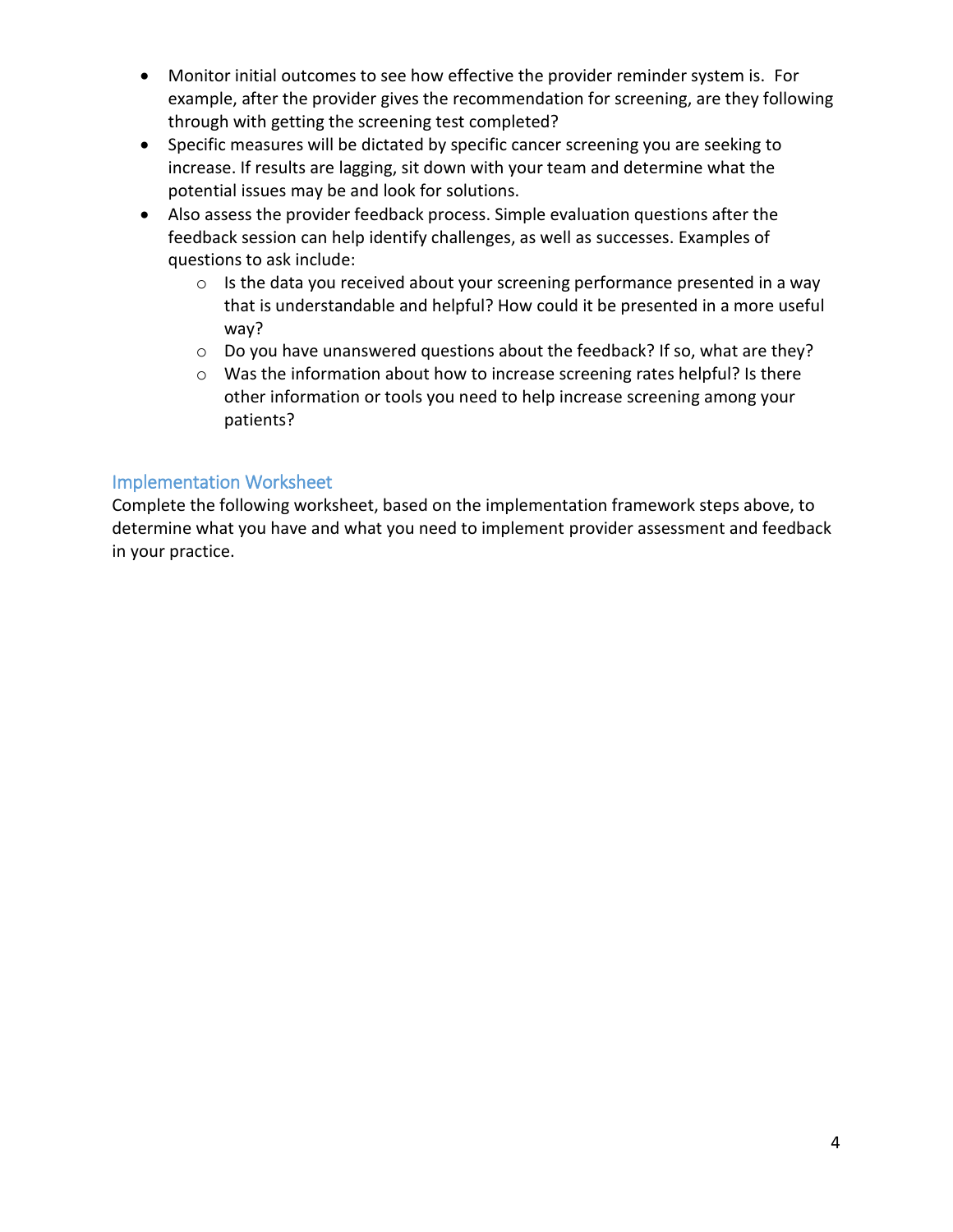| <b>Provider Assessment and Feedback</b><br><b>Implementing the EBI Process</b> | Do we have this in place or are we ready<br>to implement? |              |             | <b>What to Improve or Develop</b> | Who will do this | <b>Timeline</b> |
|--------------------------------------------------------------------------------|-----------------------------------------------------------|--------------|-------------|-----------------------------------|------------------|-----------------|
|                                                                                | $Yes - we$                                                | $Yes - but$  | No - not in |                                   |                  |                 |
|                                                                                | have this,                                                | improvements | place, not  |                                   |                  |                 |
|                                                                                | we're<br>ready                                            | are needed   | ready       |                                   |                  |                 |
| Existing System can support                                                    |                                                           |              |             |                                   |                  |                 |
| Provider Assessment and                                                        |                                                           |              |             |                                   |                  |                 |
| Feedback                                                                       |                                                           |              |             |                                   |                  |                 |
|                                                                                |                                                           |              |             |                                   |                  |                 |
| Scope of Provider Assessment                                                   |                                                           |              |             |                                   |                  |                 |
| and Feedback                                                                   |                                                           |              |             |                                   |                  |                 |
| Focusing in on multiple                                                        |                                                           |              |             |                                   |                  |                 |
| cancers or limiting the                                                        |                                                           |              |             |                                   |                  |                 |
| assessment to one type of                                                      |                                                           |              |             |                                   |                  |                 |
| cancer                                                                         |                                                           |              |             |                                   |                  |                 |
|                                                                                |                                                           |              |             |                                   |                  |                 |
|                                                                                |                                                           |              |             |                                   |                  |                 |
|                                                                                |                                                           |              |             |                                   |                  |                 |
| Type of Provider Assessment                                                    |                                                           |              |             |                                   |                  |                 |
| and Feedback                                                                   |                                                           |              |             |                                   |                  |                 |
| Focusing on performance of an                                                  |                                                           |              |             |                                   |                  |                 |
| individual provider vs. group of                                               |                                                           |              |             |                                   |                  |                 |
| providers                                                                      |                                                           |              |             |                                   |                  |                 |
|                                                                                |                                                           |              |             |                                   |                  |                 |
| Comparing the performance of                                                   |                                                           |              |             |                                   |                  |                 |
| providers to the overall                                                       |                                                           |              |             |                                   |                  |                 |
| practice or system's                                                           |                                                           |              |             |                                   |                  |                 |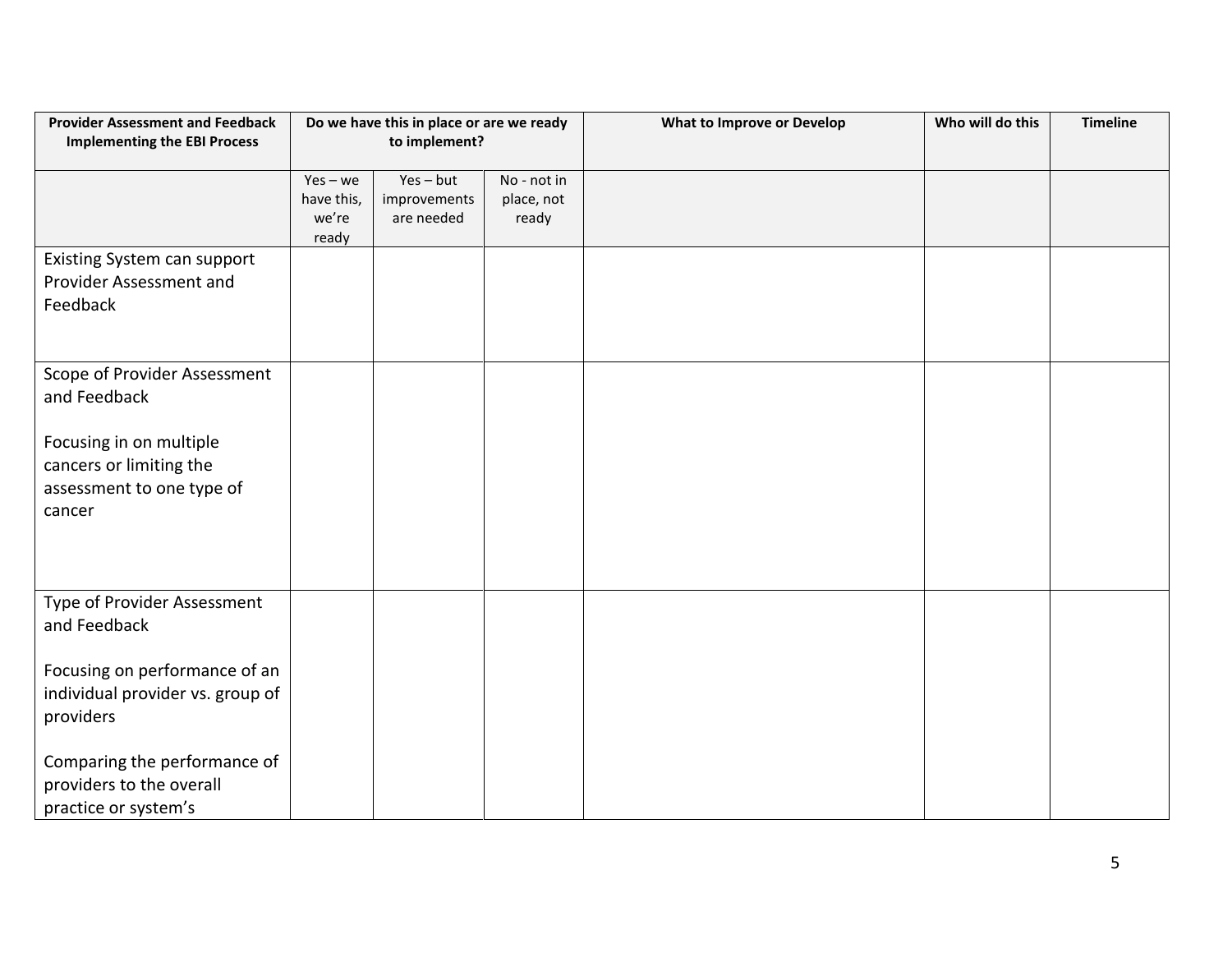| <b>Provider Assessment and Feedback</b><br><b>Implementing the EBI Process</b> | Do we have this in place or are we ready<br>to implement? |              |             | <b>What to Improve or Develop</b> | Who will do this | <b>Timeline</b> |
|--------------------------------------------------------------------------------|-----------------------------------------------------------|--------------|-------------|-----------------------------------|------------------|-----------------|
|                                                                                |                                                           |              |             |                                   |                  |                 |
|                                                                                | $Yes - we$                                                | $Yes - but$  | No - not in |                                   |                  |                 |
|                                                                                | have this,                                                | improvements | place, not  |                                   |                  |                 |
|                                                                                | we're<br>ready                                            | are needed   | ready       |                                   |                  |                 |
| Staff Buy in/Support                                                           |                                                           |              |             |                                   |                  |                 |
|                                                                                |                                                           |              |             |                                   |                  |                 |
|                                                                                |                                                           |              |             |                                   |                  |                 |
|                                                                                |                                                           |              |             |                                   |                  |                 |
|                                                                                |                                                           |              |             |                                   |                  |                 |
| Resources In Place                                                             |                                                           |              |             |                                   |                  |                 |
|                                                                                |                                                           |              |             |                                   |                  |                 |
|                                                                                |                                                           |              |             |                                   |                  |                 |
|                                                                                |                                                           |              |             |                                   |                  |                 |
|                                                                                |                                                           |              |             |                                   |                  |                 |
|                                                                                |                                                           |              |             |                                   |                  |                 |
|                                                                                |                                                           |              |             |                                   |                  |                 |
| <b>Implementation Phase</b>                                                    |                                                           |              |             |                                   |                  |                 |
|                                                                                |                                                           |              |             |                                   |                  |                 |
| <b>Staff Orientation Developed</b>                                             |                                                           |              |             |                                   |                  |                 |
|                                                                                |                                                           |              |             |                                   |                  |                 |
|                                                                                |                                                           |              |             |                                   |                  |                 |
|                                                                                |                                                           |              |             |                                   |                  |                 |
| Provider Assessment and                                                        |                                                           |              |             |                                   |                  |                 |
| <b>Feedback Process Developed</b>                                              |                                                           |              |             |                                   |                  |                 |
|                                                                                |                                                           |              |             |                                   |                  |                 |
| Implementation Plan Finalized:                                                 |                                                           |              |             |                                   |                  |                 |
| Kick-off date identified                                                       |                                                           |              |             |                                   |                  |                 |
|                                                                                |                                                           |              |             |                                   |                  |                 |
|                                                                                |                                                           |              |             |                                   |                  |                 |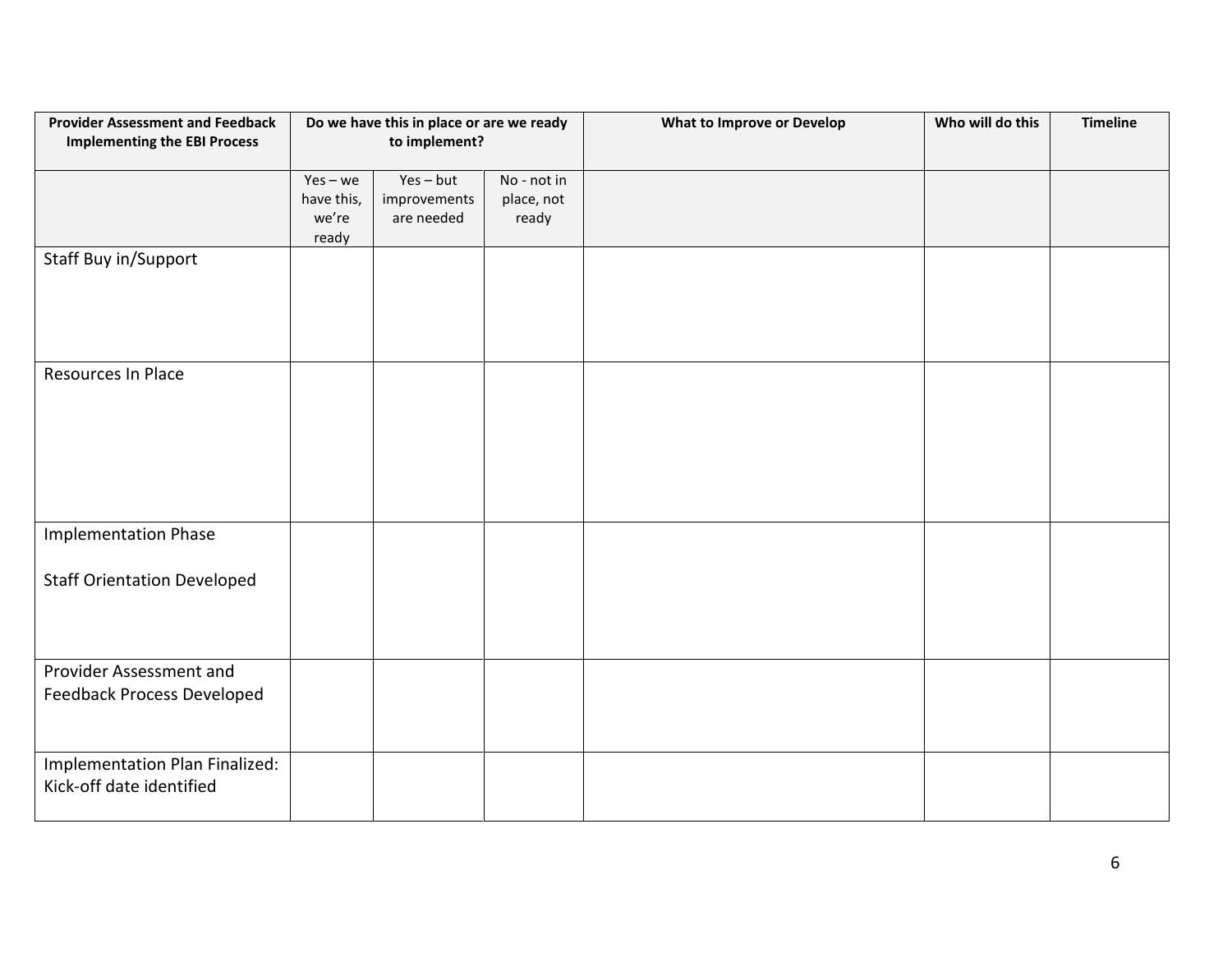| <b>Provider Assessment and Feedback</b><br><b>Implementing the EBI Process</b> | Do we have this in place or are we ready<br>to implement? |                                           |                                    | What to Improve or Develop | Who will do this | <b>Timeline</b> |
|--------------------------------------------------------------------------------|-----------------------------------------------------------|-------------------------------------------|------------------------------------|----------------------------|------------------|-----------------|
|                                                                                |                                                           |                                           |                                    |                            |                  |                 |
|                                                                                | $Yes - we$<br>have this,<br>we're<br>ready                | $Yes - but$<br>improvements<br>are needed | No - not in<br>place, not<br>ready |                            |                  |                 |
| Process for continuous<br>evaluation identified                                |                                                           |                                           |                                    |                            |                  |                 |